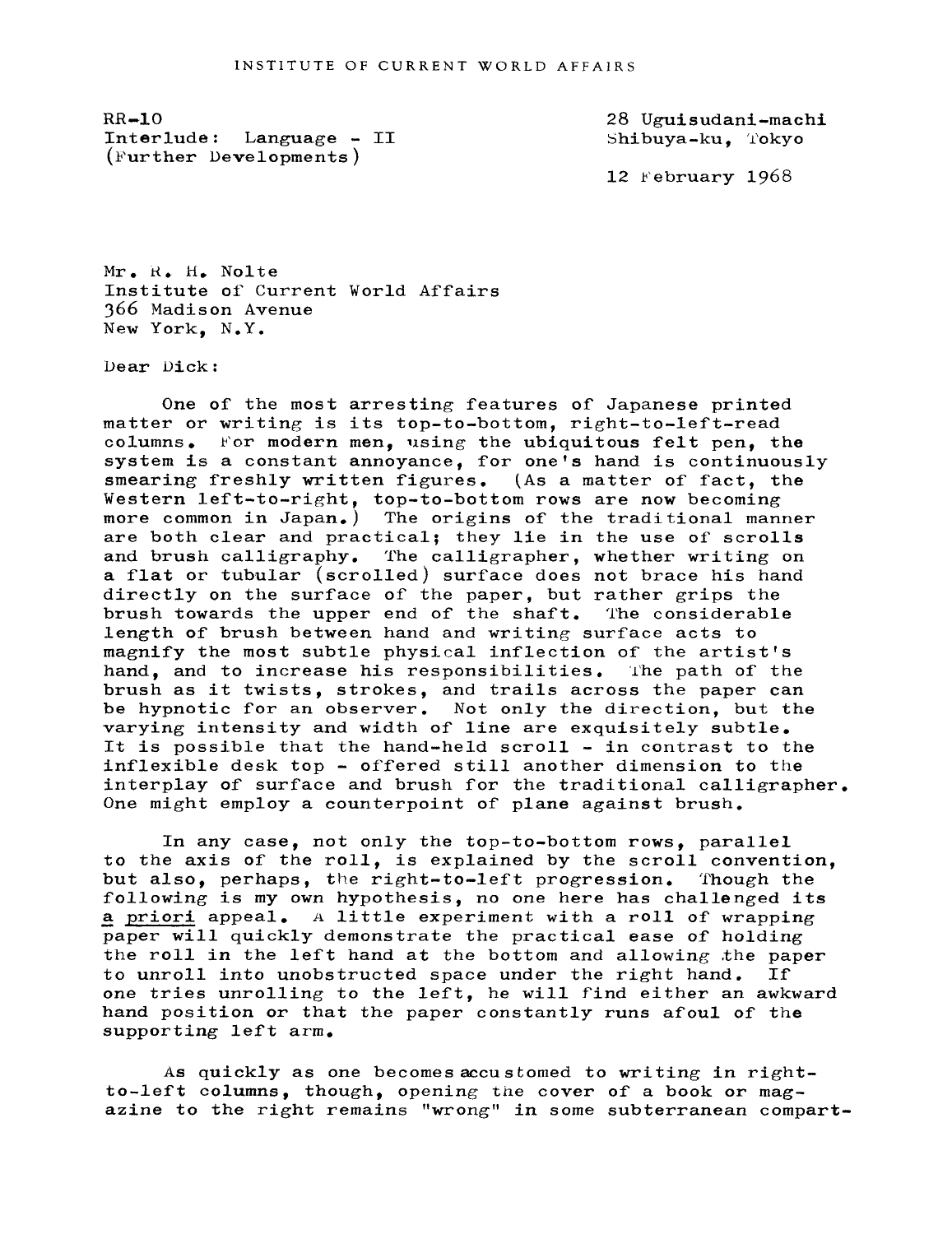$RR-10$ 

ment of the mind, and I find myself wondering what sorts of effects the many ambivalences of this sort have on the Japanese who write and read in so many directions. Perhaps they are not so afflicted as we in the West are with the importance of cause and effect, beginnings and endings, not so committed to the comforts of knowing where they occur. The only potentially serious aspect of the left-to-right orientation, left-hand driving, is not, of course, an oriental phenomenon, but can be disastrous for the unwary American whose natural act is to look to the left for left-to-right passing traffic and step off the curb.

## \*\*\*\*\*\*\*\*\*\*\*\*\*\*\*\*\*\*\*\*\*\*\*\*\*\*\*\*

Even during our first language lessons, we were frequently bewildered by what our tutor calls the Japanese preference for "going around." The indirect way seems irresistible, and is sanctioned not only socially but linguistically. An outright denial or rejection is difficult - sometimes impossible - to express, even if one wishes to be direct as will be seen in some of the examples below. Beginning with a relatively mild case, one that has important practical value to us in shielding the few hours of private time that Tokyo involvements leave, I want to say something about "maybe."

For the English speaking person, "maybe" has a pleasant and useful duality. It exhibits a positive surface, admitting some hope, and yet carries unmistakably negative undertones. "Maybe we'll go," tends to mean that we do not intend to, but don't wish at the moment to completely negate the questioner's hopes. In analogous situations, we at first tried the "tabun ...deshoo" formula (roughly, "perhaps...I suppose") when trying to gracefully avoid some commitment. It became clear after a while, however, that misunderstandings and injured feelings were resulting. Thereafter, we switched to using the verb Thereafter, we switched to using the verb "...kamoshiremasen" ("it is possible that") with some improvement. The English "maybe" would seem to be perfectly suited to Japanese requirements, but apparently even it is indelicately clear. Some research into the subject revealed that there is really no equivalent to "maybe," which we characterized as being 60 to 75 percent negative in weight. Both the above Japanese terms are positive, signifying more or less definite intention to go ahead.

At the opposite extreme - vocal, but not strictly linguistic - is the sharp inhalation of air through clenched teeth. This rather moist hiss occurs unintentionally when a man is presented with a situation or problem that instinct tells him he will not be able to fulfill. If one, for example, asks a clerk for a particular item and his request is greeted by an implosive hiss, one had best remove himself quickly and try elsewhere. Directions may be given, or assurances, or services performed, but once the warning has sounded, the chances of ultimate success are small. This is, incidentally, a border case of the strong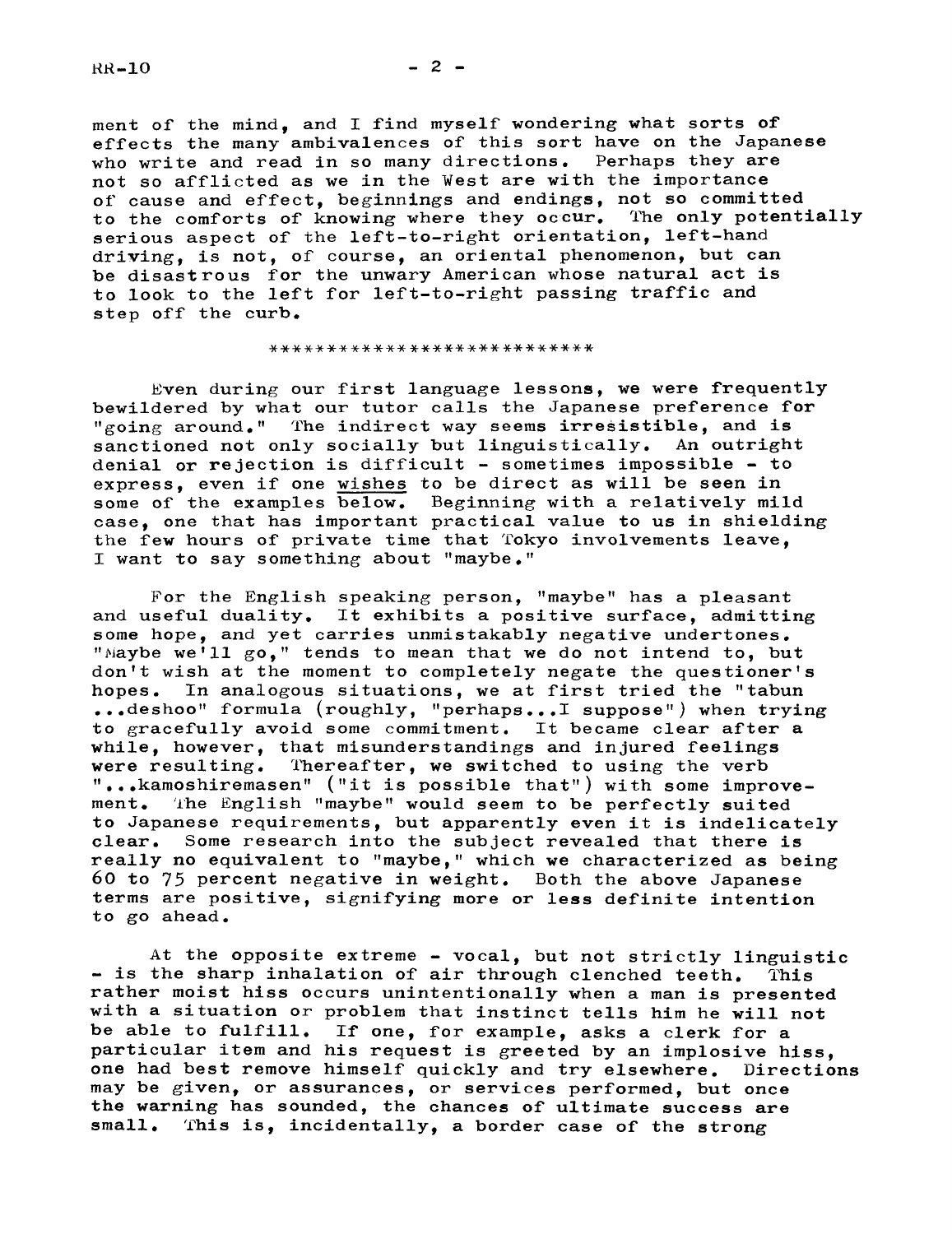$RR-10$   $-3$   $-$ 

Japanese propensity for making words, the sounds of which match the phenomena they describe. Hand gestures are only rarely used here, and so the japanese often resort to intensifying particles, doubled roots, and onomatopoeia. These devices all denote, in the words of our tutor, "eagerness to explain." The necessity for explanation - where meaning is so carefully

suppressed- thoroughly justifies their sense of urgency.

Those few hand gestures that are used can also lead to confusion for a Westerner. Our normal way of waving goodbye, the palm of the hand parallel to the ground with an up and down motion from the wrist, means "come here, please" in Japan. Another, the forefinger tip joined to the tip of the thumb in a circle, means primarily "money" to the Japanese while we we might interpret it as "OK" or "0." This confusion of conventions recently led to an extremely unfortunate misunders tanding.

For all Institute Fellows, I imagine, there are times when explaining the background of the ICWA and the marvellously vague manner of its operation is far more trouble than simply leaving the whole question open. As a result, we have made<br>few attempts to explain or justify our presence in Japan. The few attempts to explain or justify our presence in Japan. question has recently become more awkward though. We have been strongly activist during the last few months, bending a great deal of time and effort towards starting and maintaining a series of high quality new music concerts. Needless to say, no one here can understand (nor, some of the time, can we) why two foreigners should want to do this. Those close to us have simply accepted it, retaining, I assume, personal theories and rationalizations which, perhaps for the best, will remain unknown to us. But our relations with the musicians, with the performers who have made the programs possible have been extremely complex. %e have depended very much on their good will, and repeatedly tried to explain that we were receiving no pay from the American Cultural Center for our activities. Money is an all important question to the Japanese musician who is without unions and hard pressed in his attempts to keep financially afloat.

Recently, a large 'fV network in Tokyo made a television show from one of the CROSS TALK events (the 16-hour piano work of Erik Satie, VEXATIONS, which we presented at the Center over the New Year). Afterwards we met one of our performers at a concert and he said in parting, "You got a lot of money for that, I think." 'lying to be pleasant I said, "Of course, the usual," and held up my thumb and forefinger to indicate "zero." rfhinking that I meant, "Of course, money as usual," his reaction was immediate and dramatic. Only later did we uncover the fact that my gesture had meant something quite different to both of us. It was comic in a way, but produced lasting suspicion which no amount of explanation has been able to erase. It was a forcible reminder that communication is not all done with words.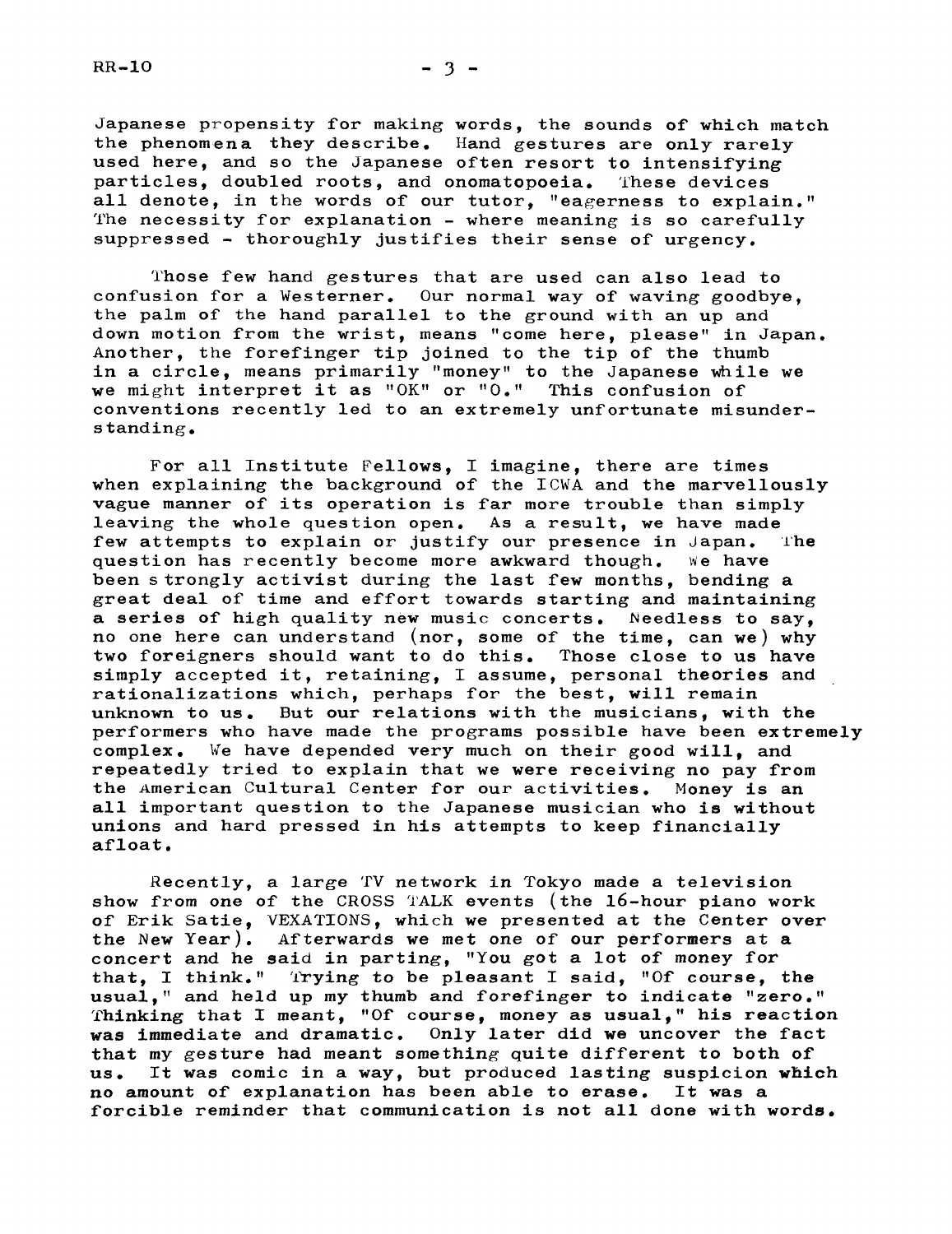## \*\*\*\*\*\*\*\*\*\*\*\*\*\*\*\*\*\*\*\*\*\*

Pursuing the idea of indirectness, numerous examples suggest themselves. In most Western languages the idea of compulsion  $-$  "must, must not" - is clear and common. The Japanese equivalent is wonderfully equivocal. ihe straightforward idea, "you must eat," comes out in Japanese, "Anata wa tabe nakereba ikemasen." Retranslated, this literally means "as for you, if there is not eating, there cannot be a going." he pattern is: "if there is not a verb ing then there will not be able to be a going" (or "'it' doesn't go." To compel, then, is to say quite abstractly that if something does not occur, something else will not be able to happen. It is in effect a plea. The negative is somewhat more simple. "You must not run" becomes "hashitte wa ikemasen" or literally, "as for running, it cannot go." Perhaps the somewhat simpler formulation is due to the generally protective nature of prohibition in contrast to the assertive, willful color of compulsion.

Command forms do exist in Japanese but are never used except in special cases when a parent is speaking to a child,<br>or between very good friends on the same level. There are or between very good friends on the same level. two forms. For "stop.'" one usually would say "tomari nasai." An older form, now weak with age and passing out of use, is "tomare." Interestingly enough, the police department, eager not to offend the public but bound to use commands, employs the weak "tomare" form on street signs. "Kin en," or "smoking prohibited," has only in the last year or so begun to replace the "tabako wa goenryo kudasai," whlch means literally "as for tabacco, please give the honorable refraining from smoking." Finally, and most tellingly, even in the most serious peril, a Japanese speaking person will use the request form in calling for help, never a command.

The avoidance of direct and potentially irritating statements extends as well to the use of adjectives. In preference to using a direct negative, ugly, low, expensive, bad, the Japanese prefers a modified positive, not so beautiful, not so high, not so cheap, not so good. This natural propensity for softening or deflecting even the most simple thoughts cannot fail to influence larger patterns of behaviour.

As I have mentioned in previous newsletters, there are at least two levels of politeness obtainable by extra sets of verbs. One category raises the level of the person to whom you are speaking, while the other lowers you to a level beneath the person to whom you are speaking. There are also, of course, a wealth of respectful prefixes, pronouns, and constructions. This is a primary concern for the foreigner who may be quite capable of expressing himself clearly in Japanese and yet at the same time be incapable of understanding the heavily ornamented reply. A Japanese person, even one who is quite aware of the